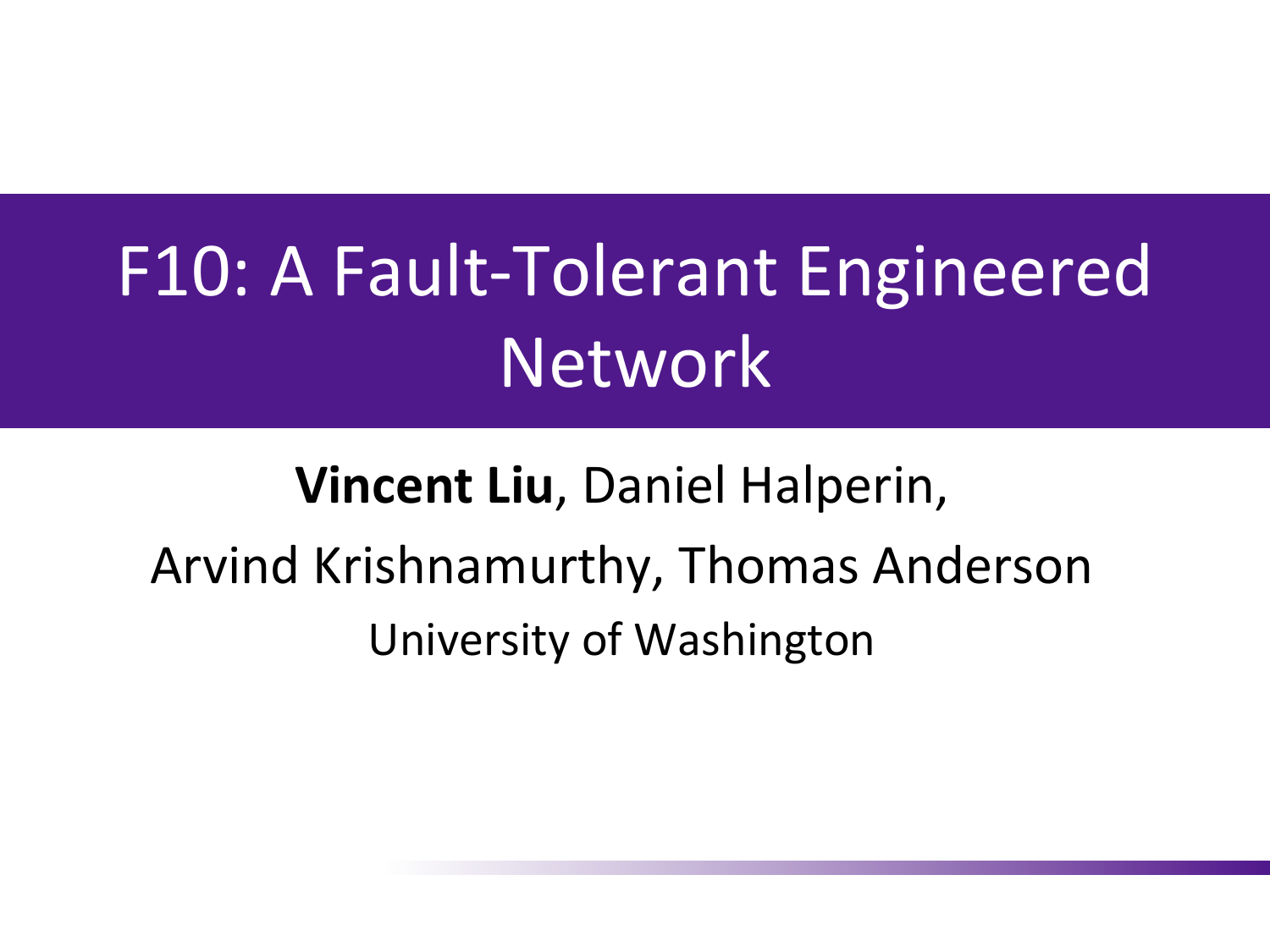#### Today's Data Centers



- Today's data centers are built using multi-rooted trees
- Commodity switches for cost, bisection bandwidth, and resilience to failures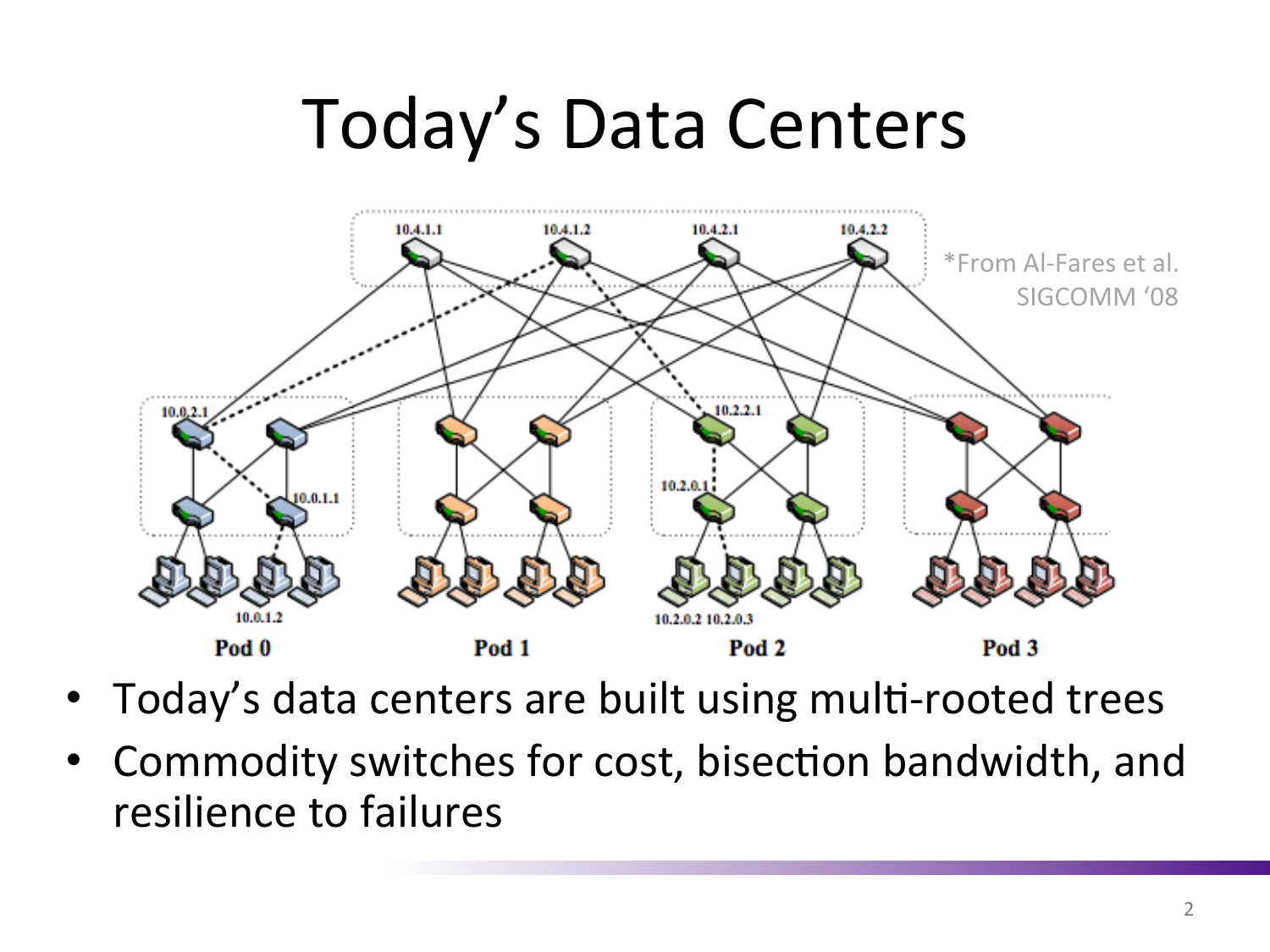#### FatTree Example: PortLand



- Heartbeats to detect failures
- Centralized controller installs updated routes
- Exploits path redundancy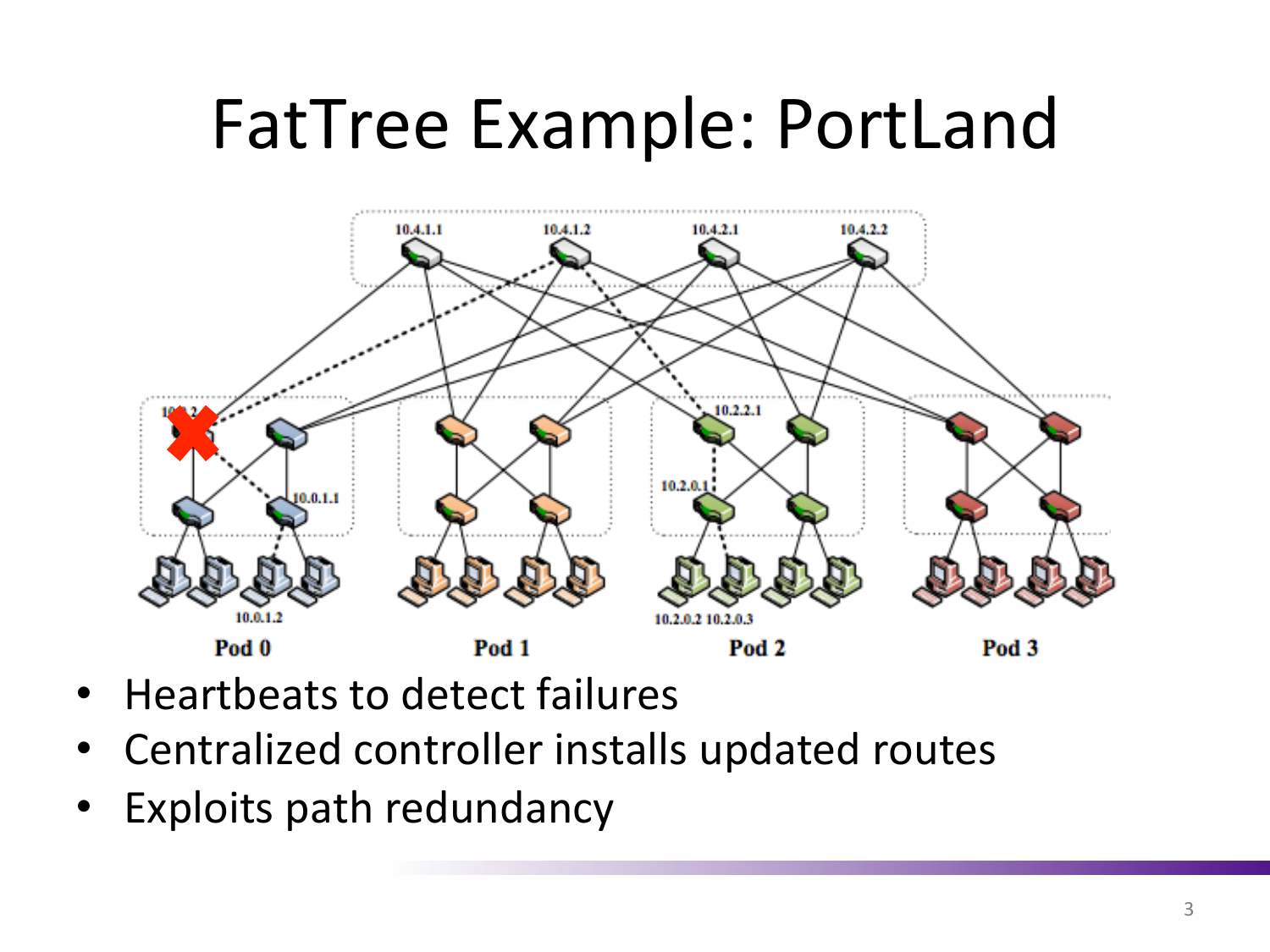## Unsolved Issues with FatTrees

#### • **Slow Detection**

– Commodity switches fail often

 $-$  Not always sure they failed (gray/partial failures)

#### • **Slow Recovery**

- $-$  Failure recovery is not local
- Topology does not support local reroutes
- Suboptimal Flow Assignment
	- $-$  Failures result in an unbalanced tree
	- Loses load balancing properties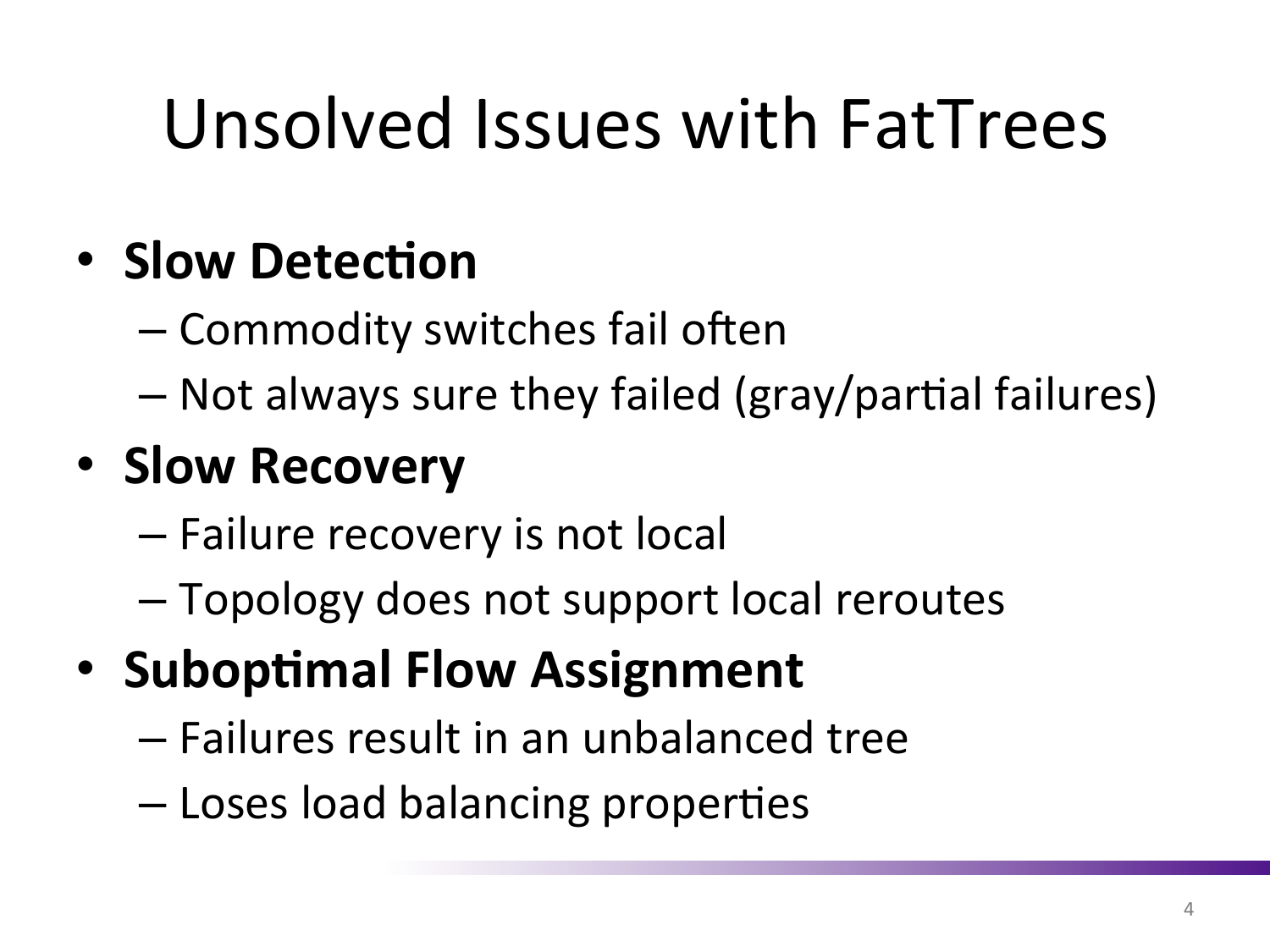# F10

- Co-design of topology, routing protocols and failure detector
	- $-$  Novel topology that enables local, fast recovery
	- $-$  Cascading protocols for optimal recovery
	- $-$  Fine-grained failure detector for fast detection

• Same # of switches/links as FatTrees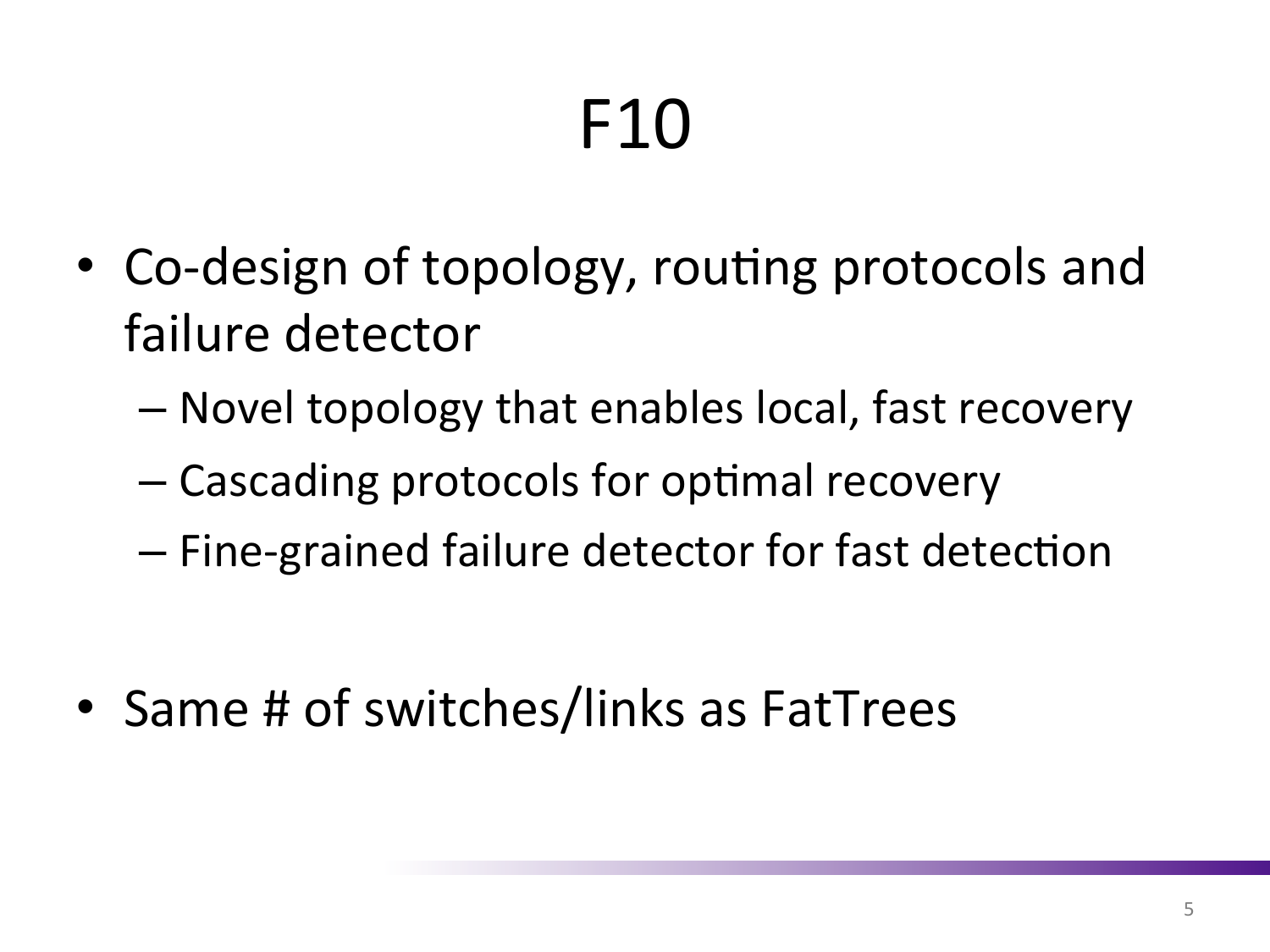# **Outline**

- Motivation & Approach
- Topology: AB FatTree
- Cascaded Failover Protocols
- Failure Detection
- Evaluation
- Conclusion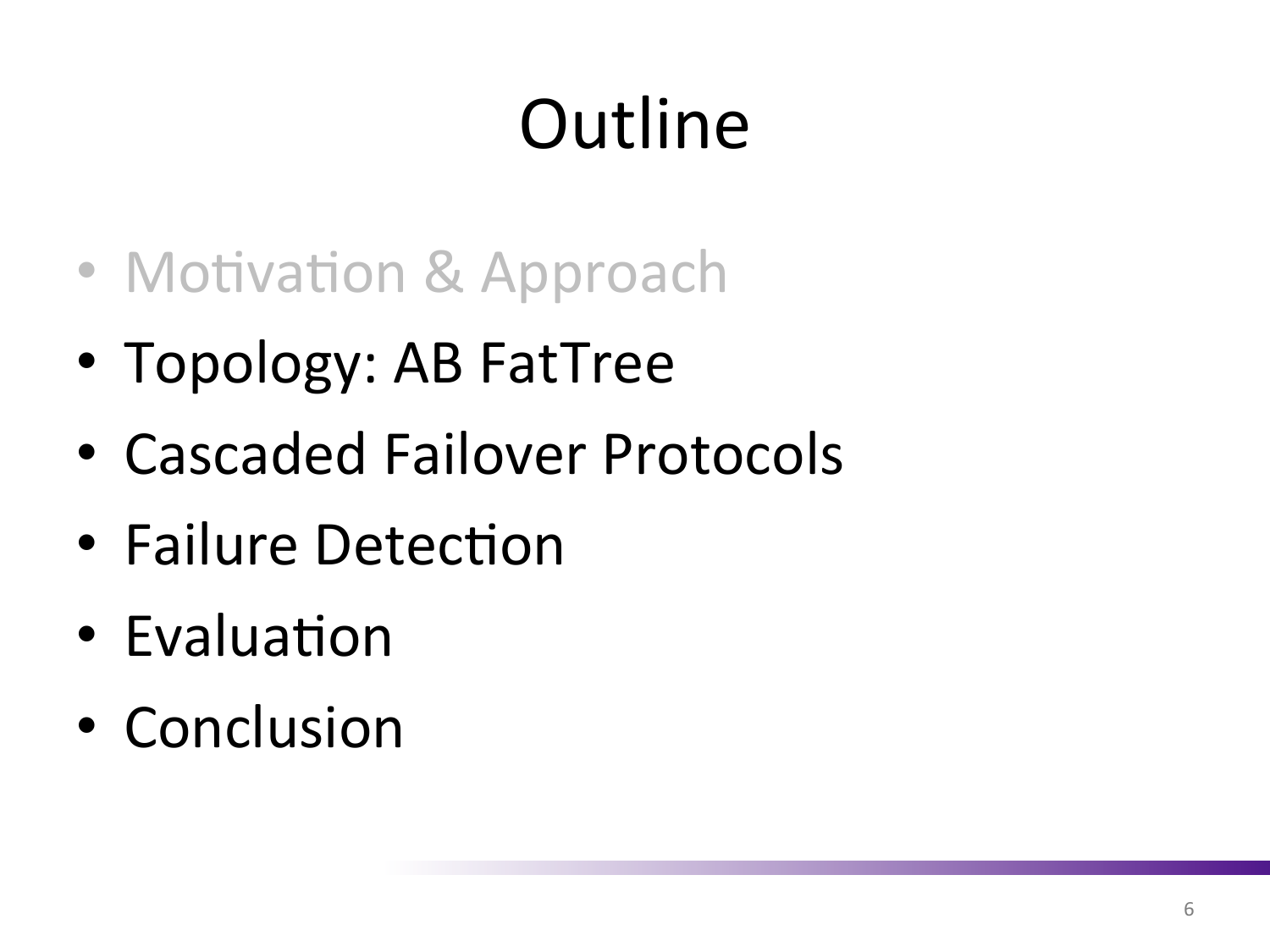#### Why is FatTree Recovery Slow?



- Lots of redundancy on the upward path
- Immediately restore connectivity at the point of failure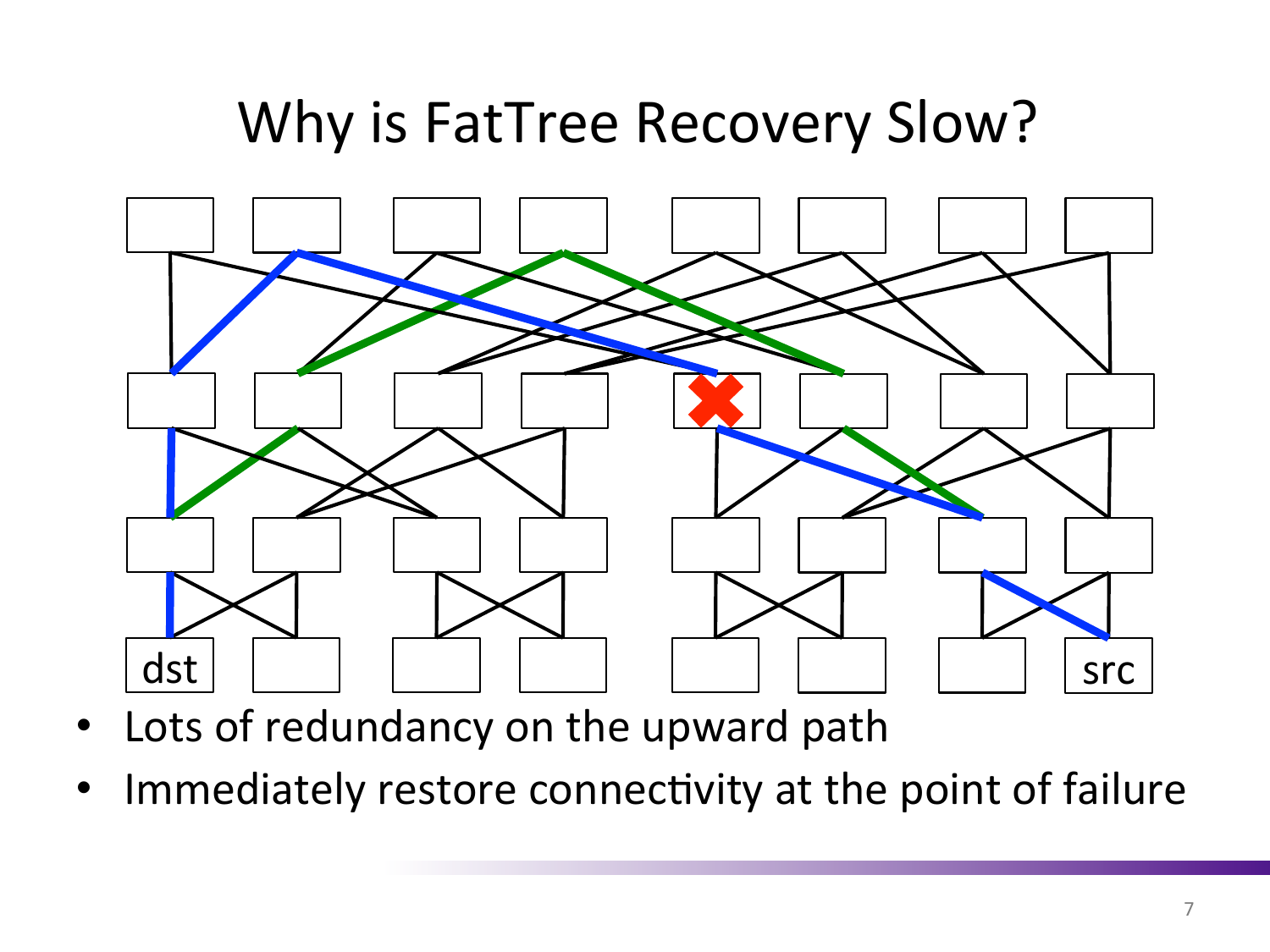#### Why is FatTree Recovery Slow?



- No redundancy on the way down
- Alternatives are many hops away

No direct path

Has alternate path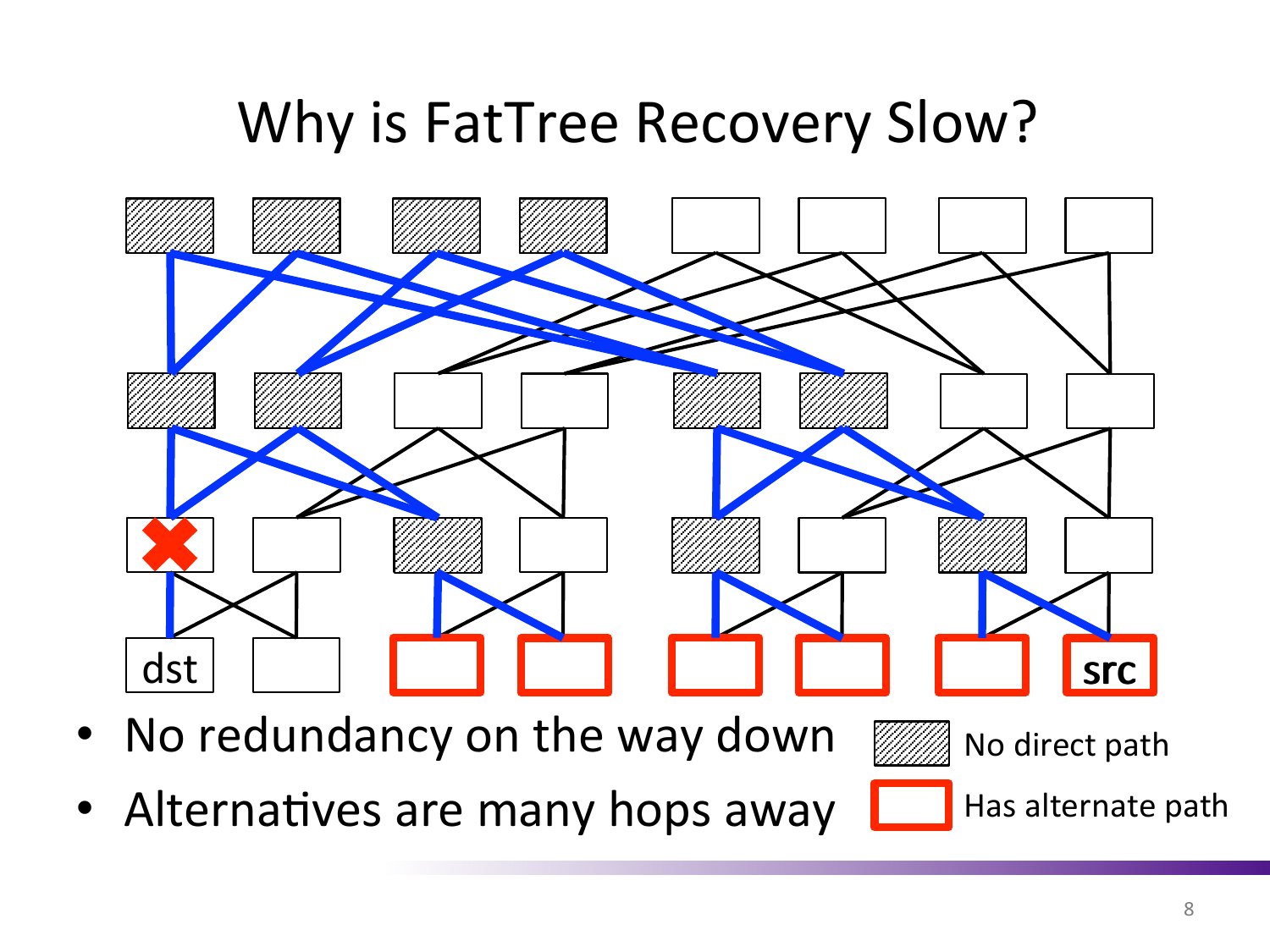#### Type A Subtree

#### **Consecutive Parents**

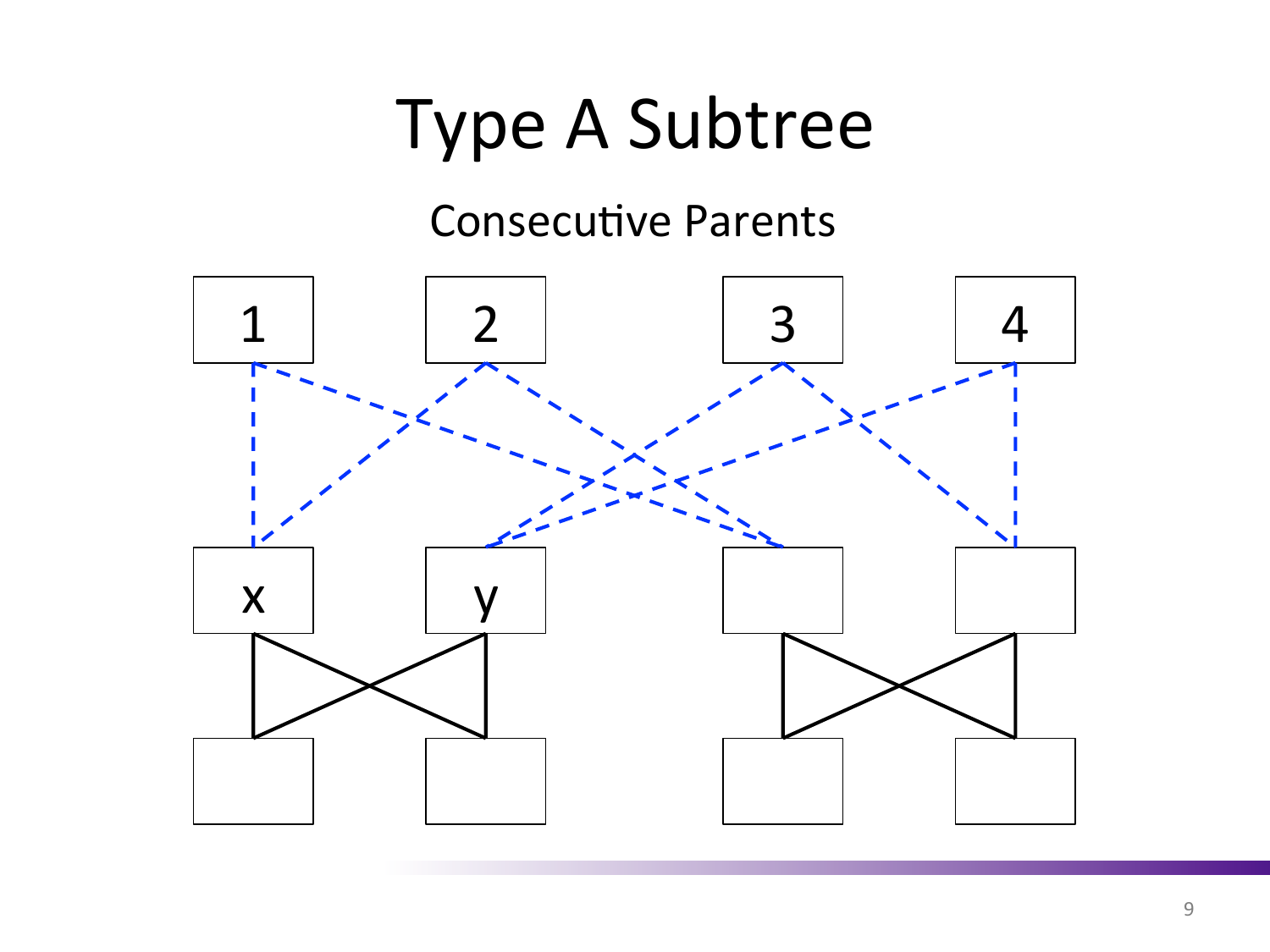#### Type B Subtree

#### **Strided Parents**

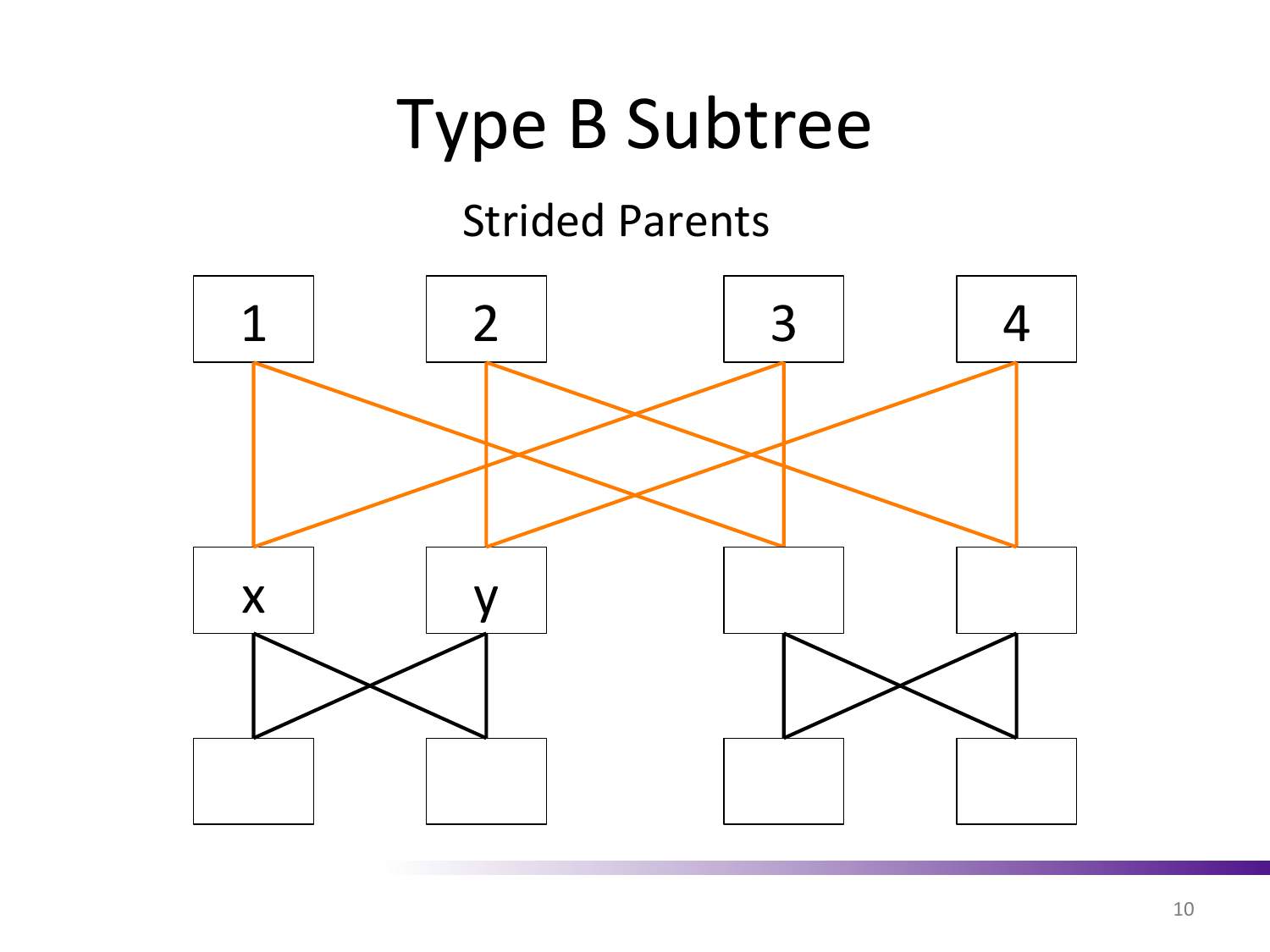#### AB FatTree

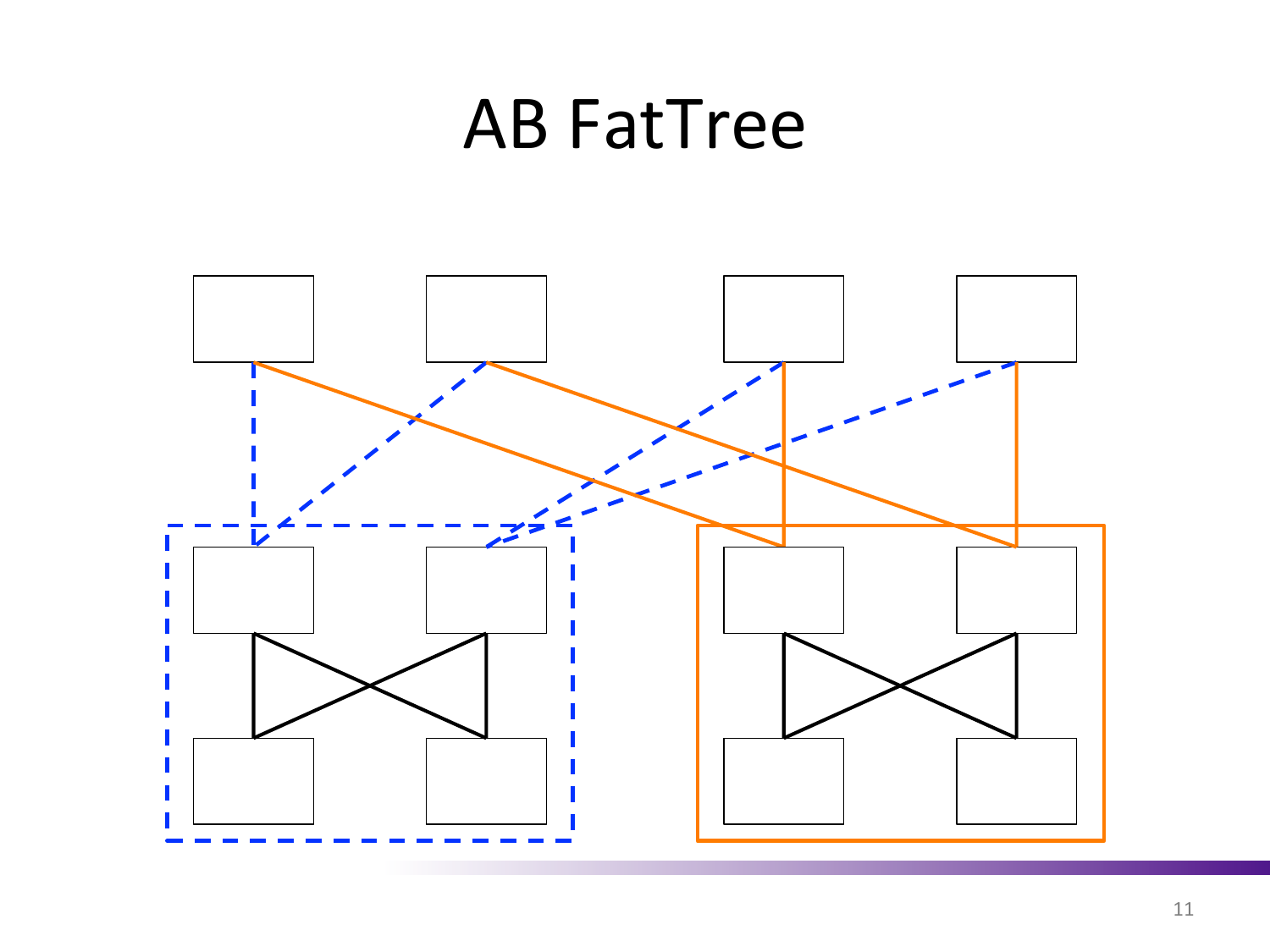#### Alternatives in AB FatTrees



- More nodes have alternative, direct paths
- One hop away from node with an alternative



No direct path



Has alternate path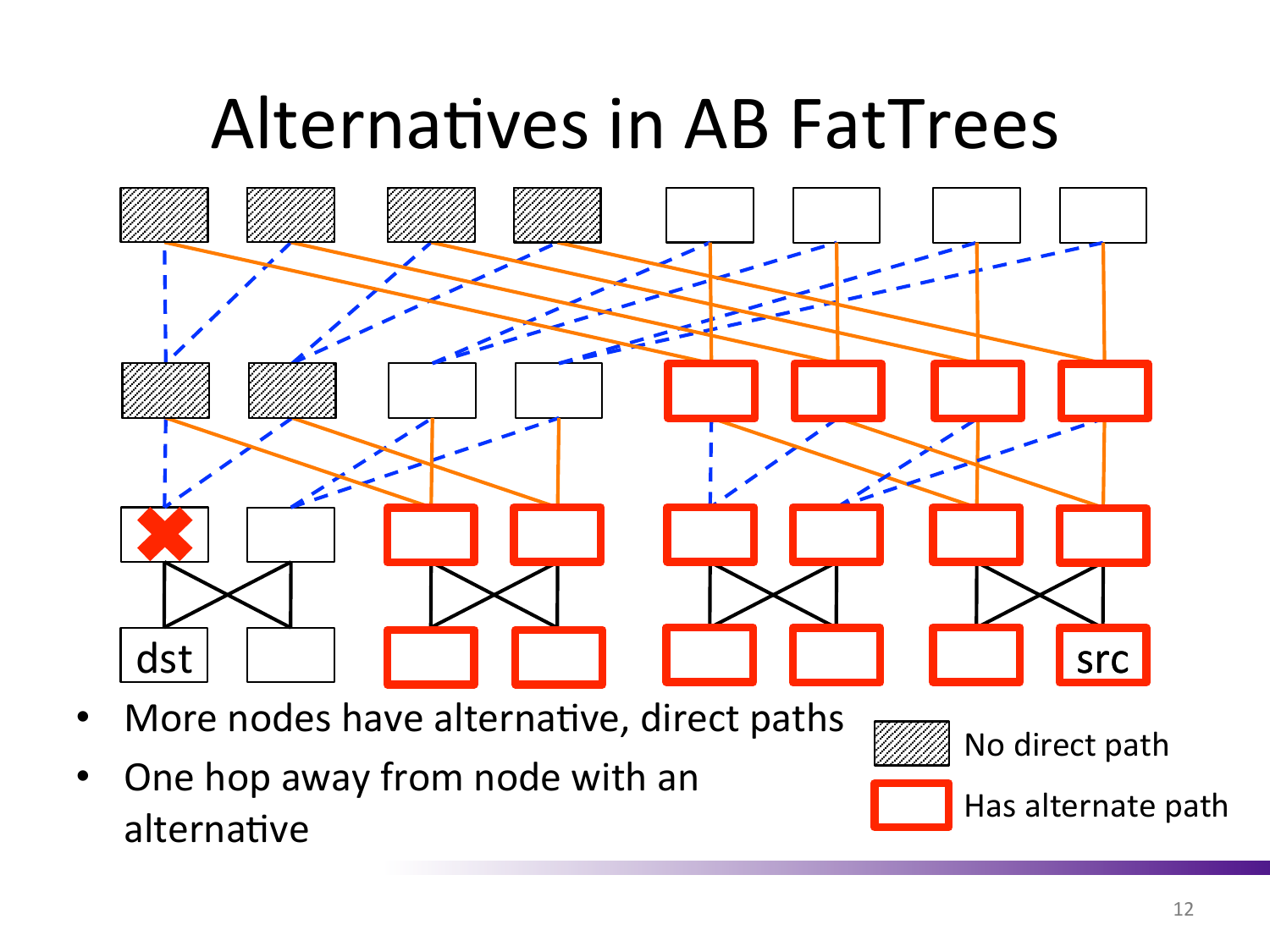## Cascaded Failover Protocols

- A local rerouting mechanism
	- Immediate restoration

μs

ms

s 

- A pushback notification scheme
	- Restore direct paths
- An epoch-based centralized scheduler
	- globally re-optimizes traffic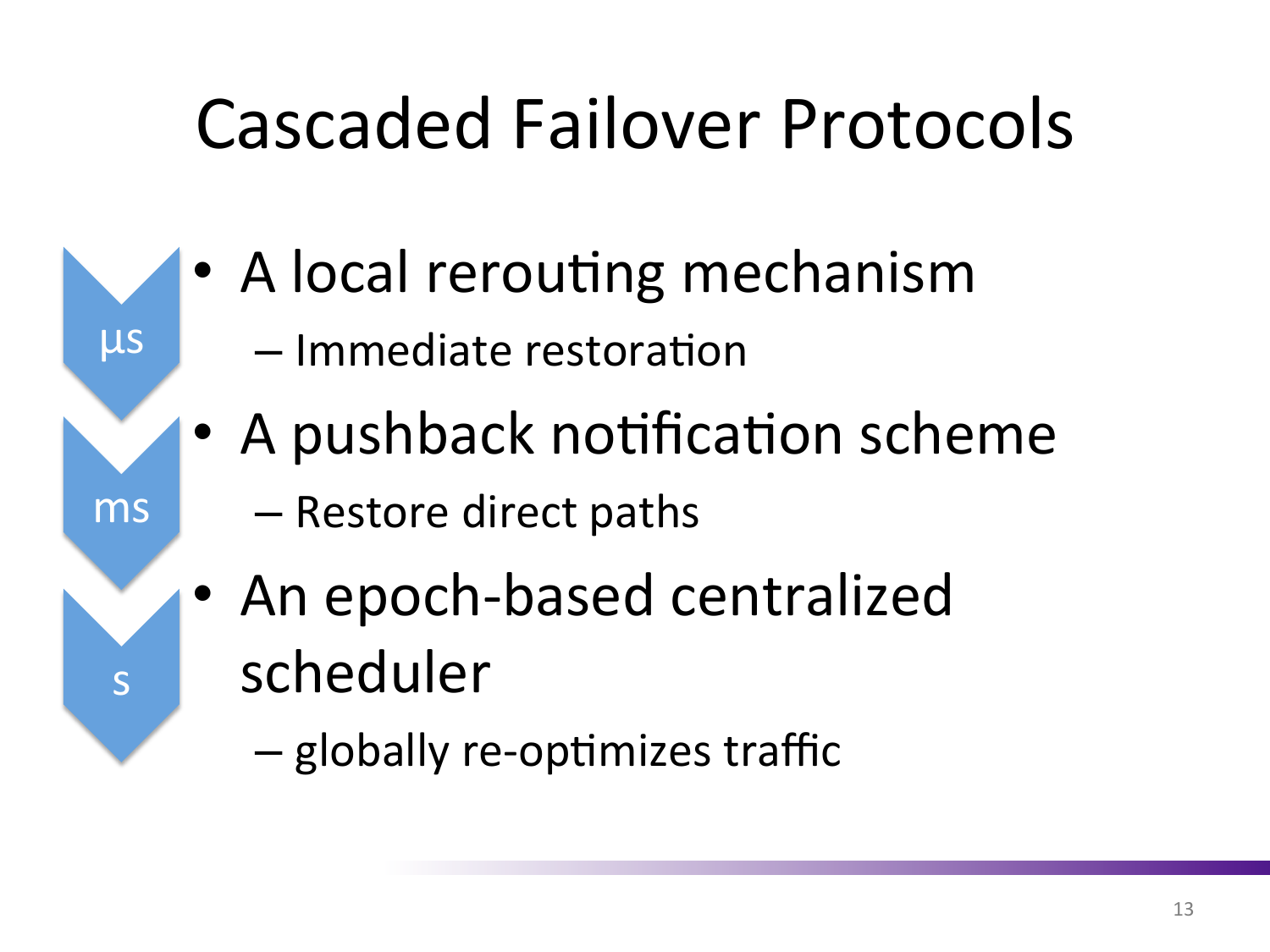## **Local Rerouting**



- Route to a sibling in an opposite-type subtree
- Immediate, local rerouting around the failure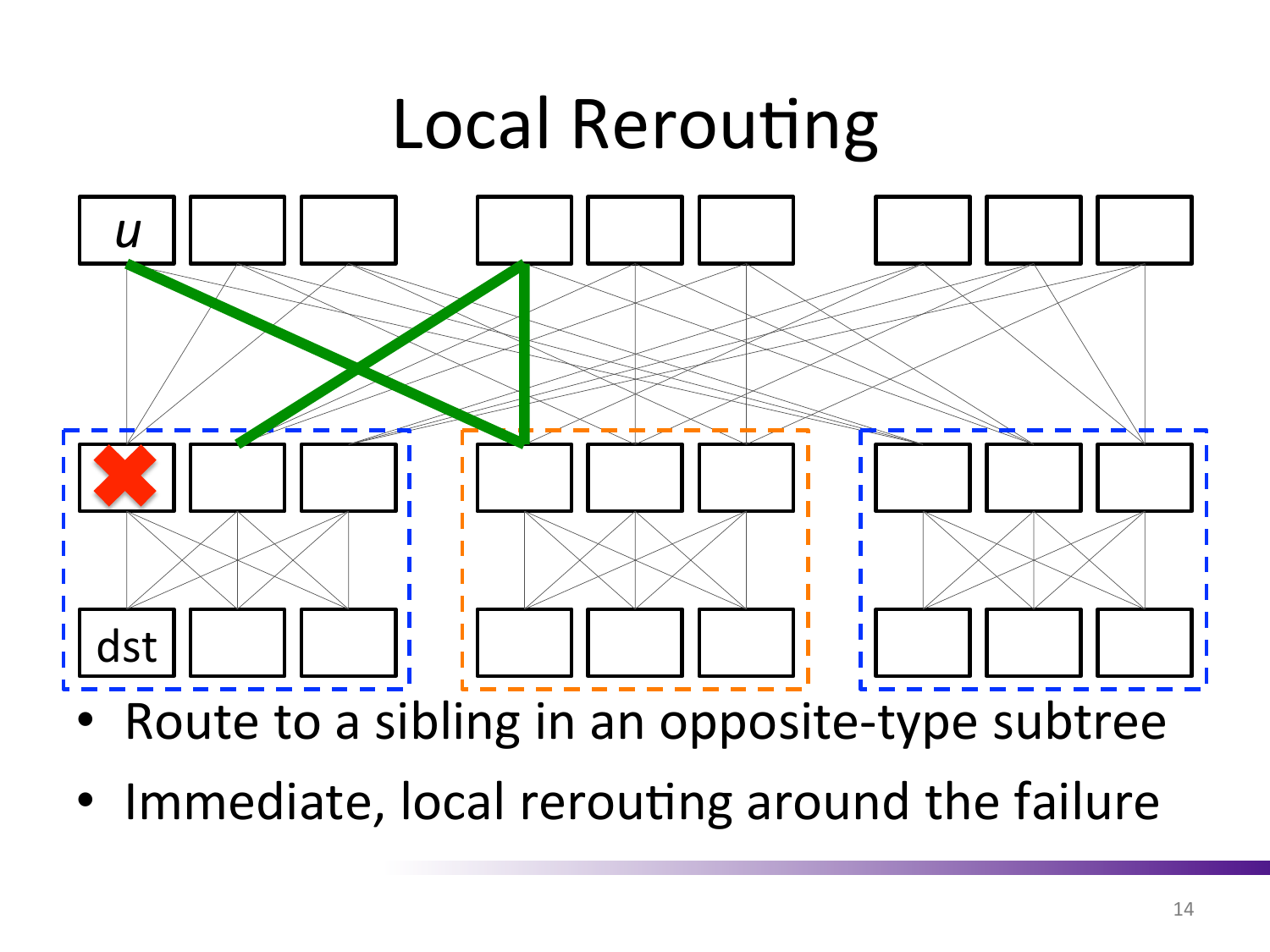# Local Rerouting – Multiple Failures



- Resilient to multiple failures, refer to paper
- Increased load and path dilation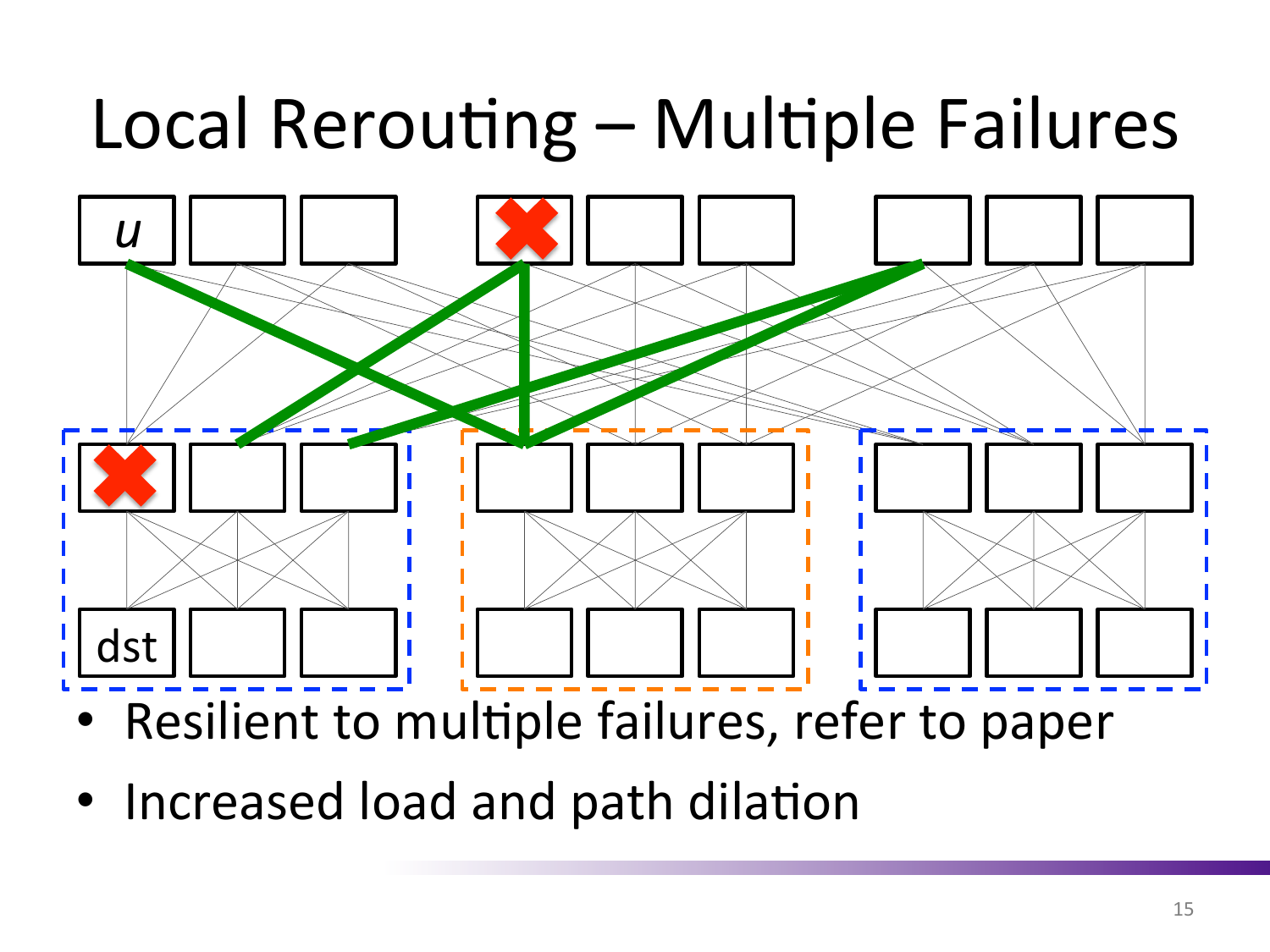#### **Pushback Notification**



- Detecting switch broadcasts notification
- Restores direct paths, but not finished yet

No direct path

Has alternate path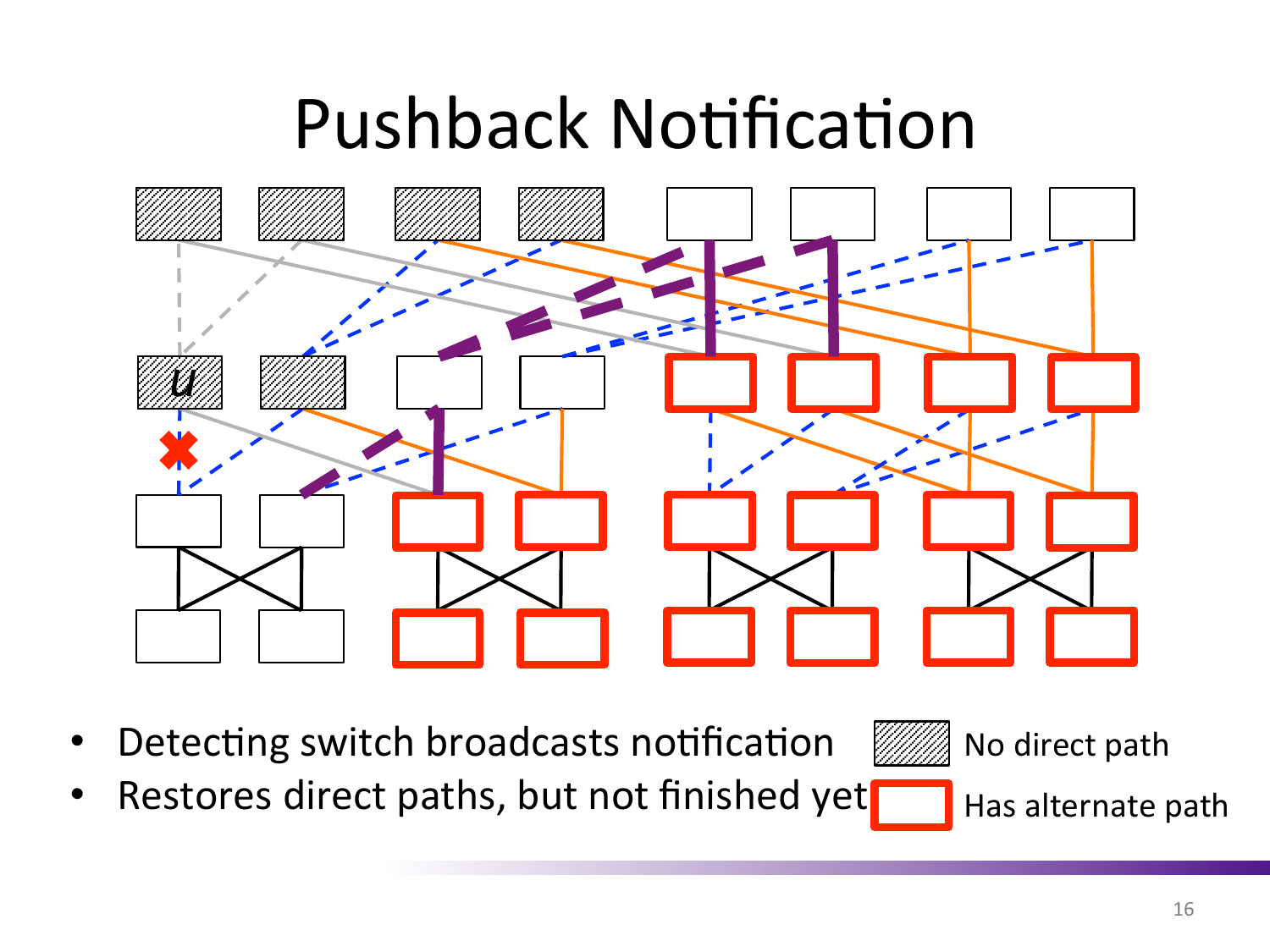## Centralized Scheduler

- Related to existing work (Hedera, MicroTE)
- Gather traffic matrices
- Place **long-lived** flows based on their size
- Place **shorter** flows with weighted ECMP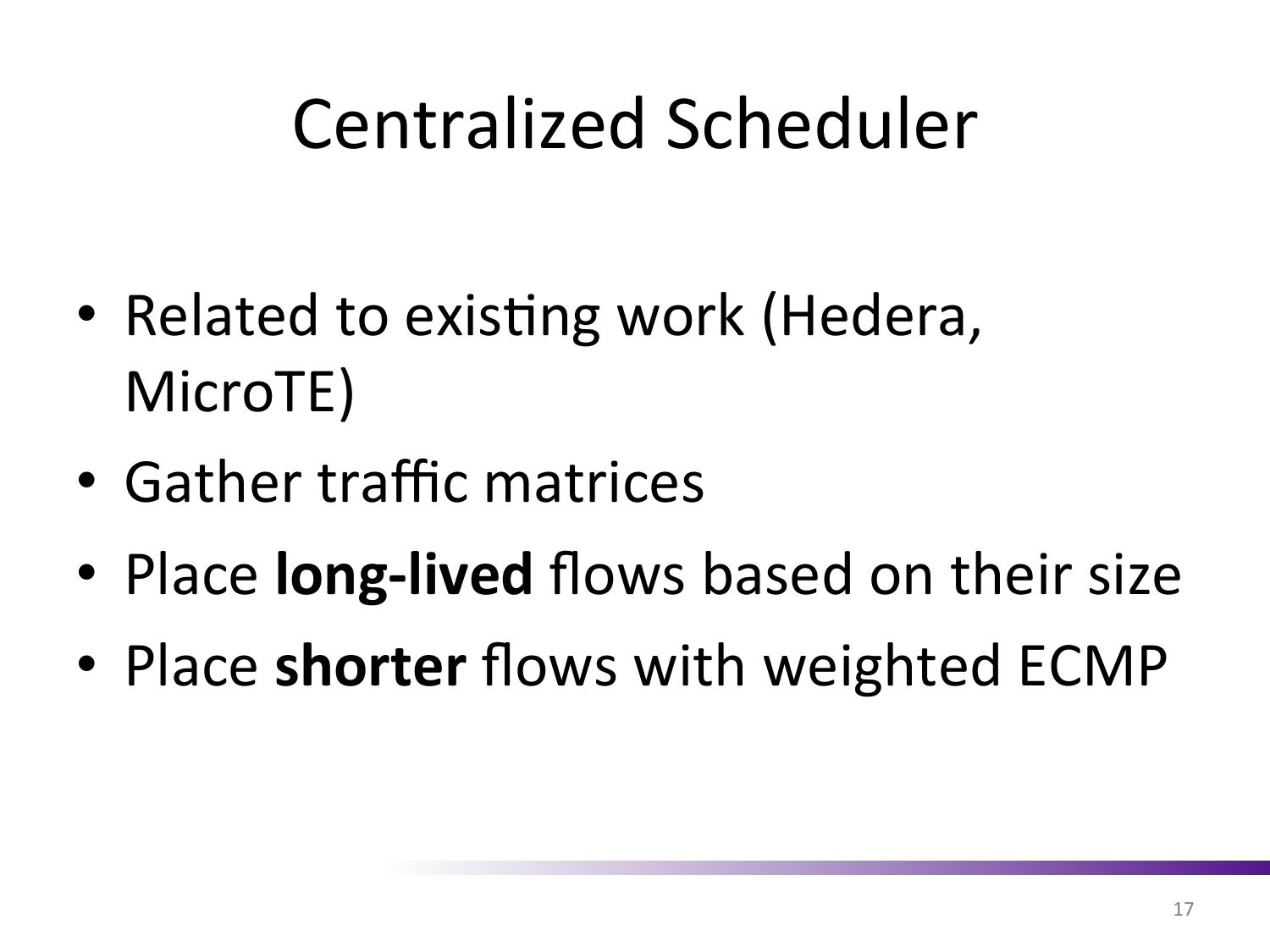# **Outline**

- Motivation & Approach
- Topology: AB FatTree
- Cascaded Failover Protocols
- Failure Detection
- Evaluation
- Conclusion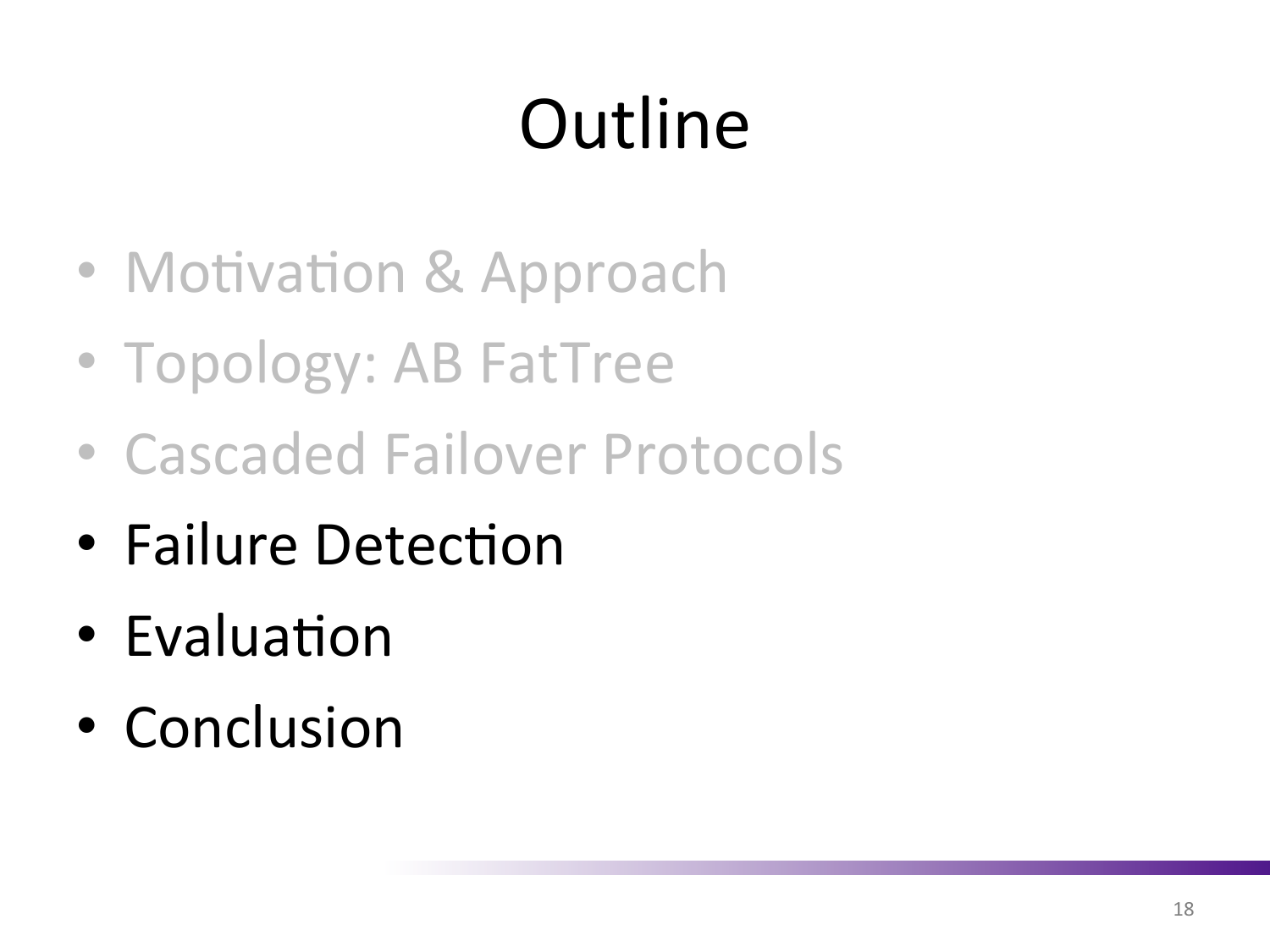# Why are Today's Detectors Slow?

- Based on loss of multiple heartbeats – Detector is separated from failure
- Slow because:
	- $-$  Congestion
	- –Gray failures
	- $-Don't$  want to waste too many resources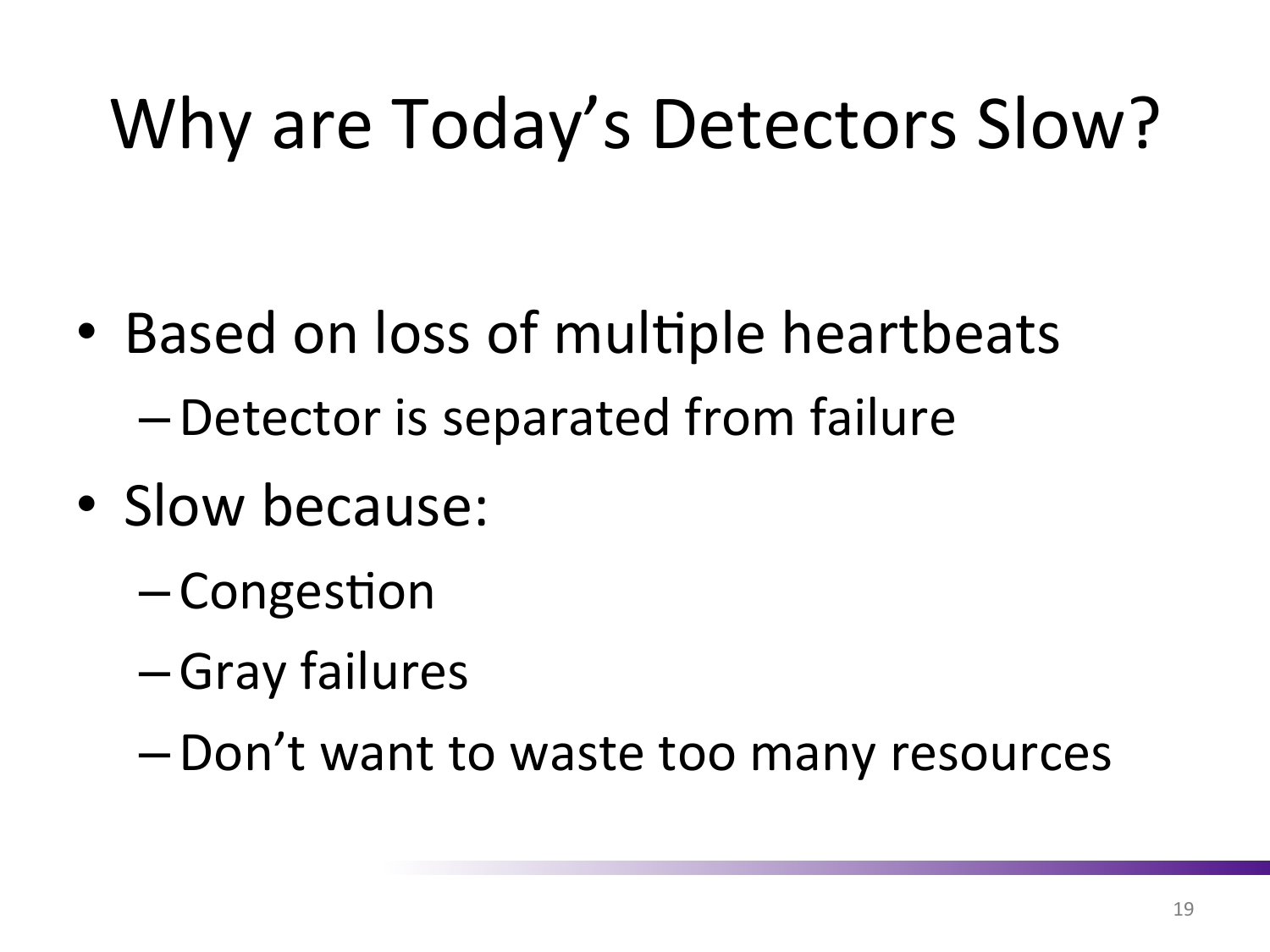#### F10 Failure Detector

- Look at the link itself
	- Send traffic to physical neighbors when idle
	- $-$  Monitor incoming bit transitions and packets
	- $-$  Stop sending and reroute the very next packet
- Can be fast because rerouting is cheap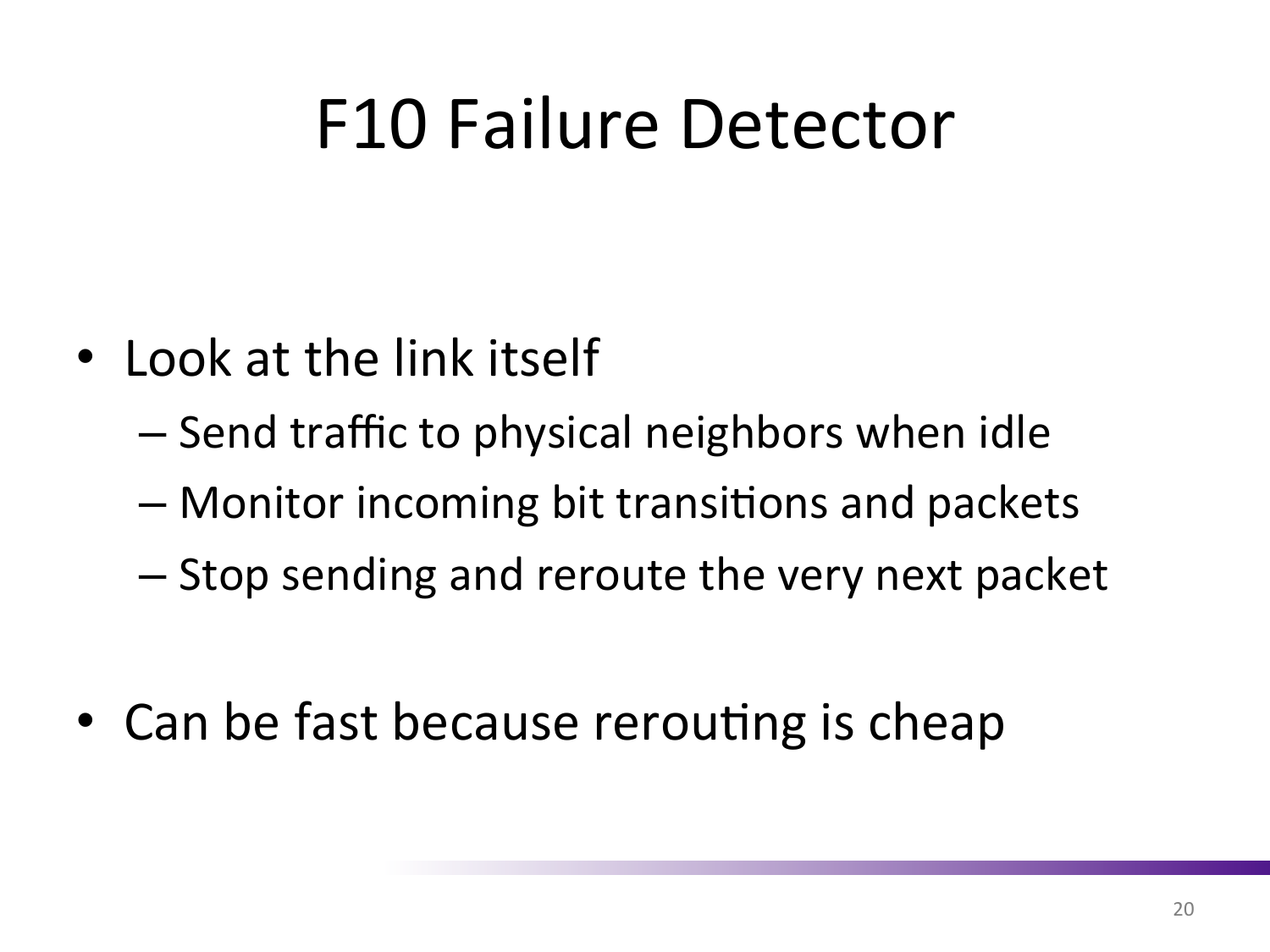# **Outline**

- Motivation & Approach
- Topology: AB FatTree
- Cascaded Failover Protocols
- Failure Detection
- Evaluation
- Conclusion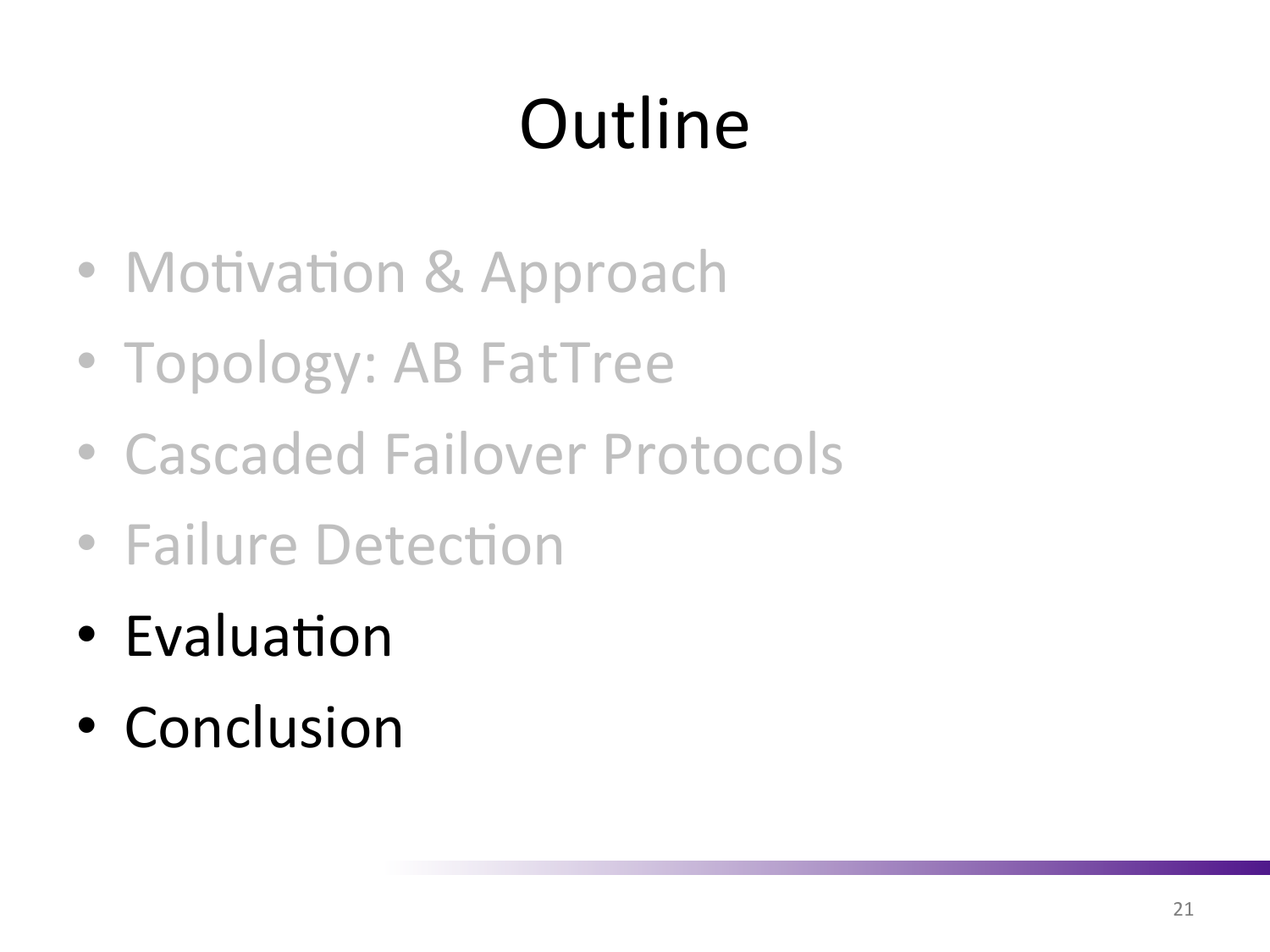#### Evaluation

1. Can F10 reroute quickly?

2. Can F10 avoid congestion loss that results from failures?

3. How much does this effect application performance?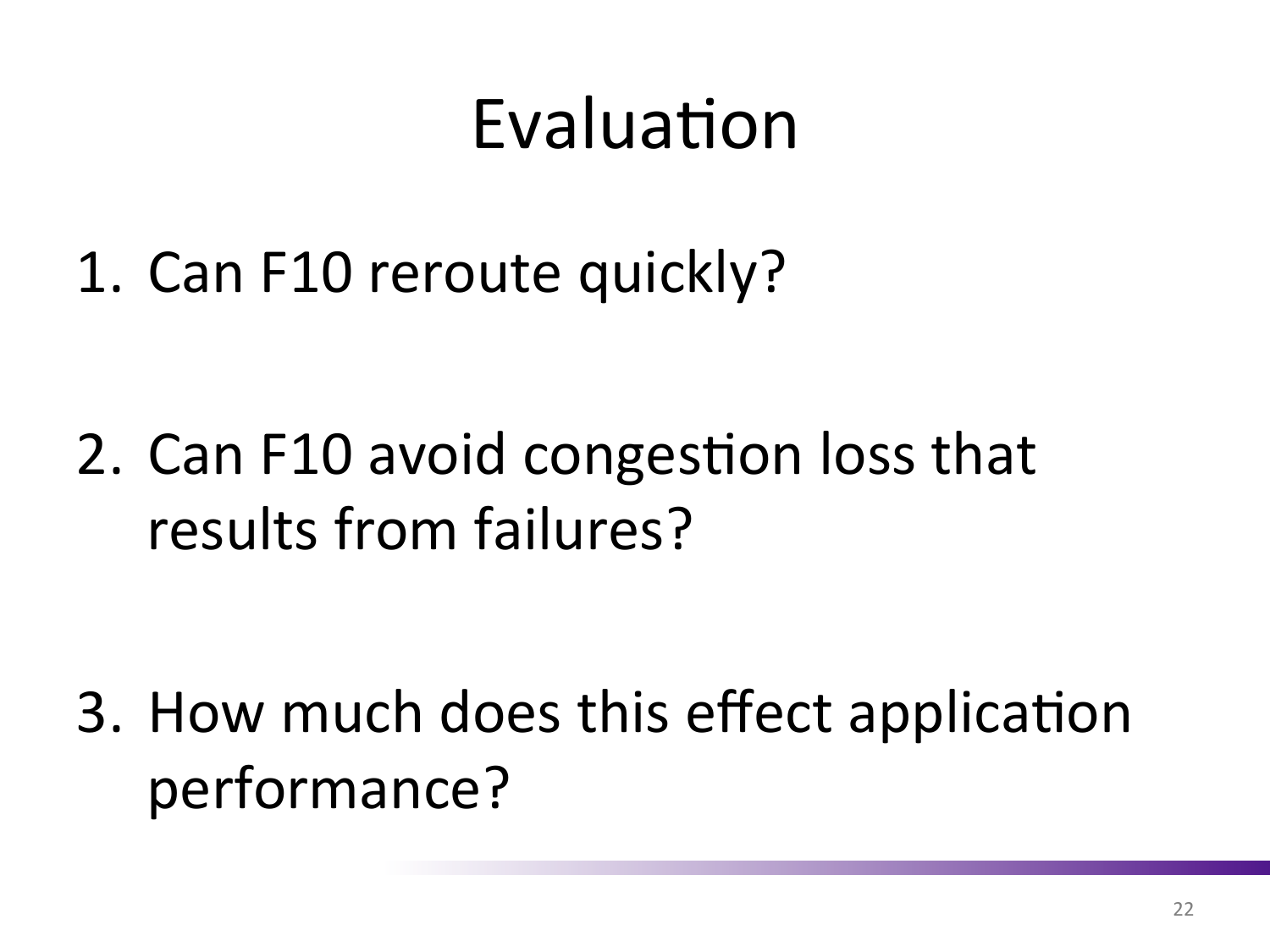# Methodology

- Testbed
	- $-$  Emulab w/ Click implementation
	- $-$  Used smaller packets to account for slower speed
- Packet-level simulator
	- 24-port 10GbE switches, 3 levels
	- $-$  Traffic model from Benson et al. IMC 2010
	- Failure model from Gill et al. SIGCOMM 2011
	- Validated using testbed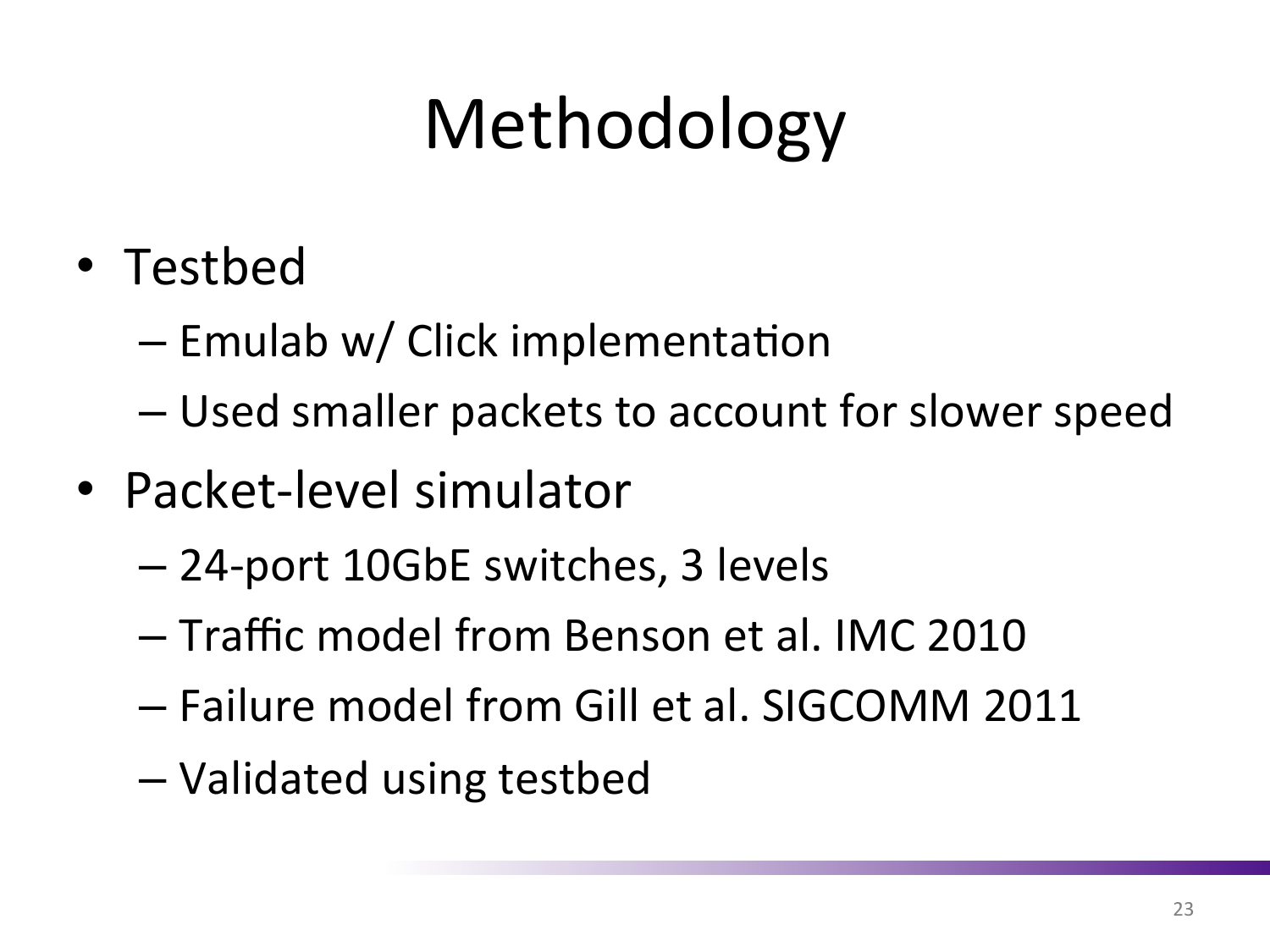### F10 Can Reroute Quickly



- F10 can recover from failures in under a millisecond
- Much less time than a TCP timeout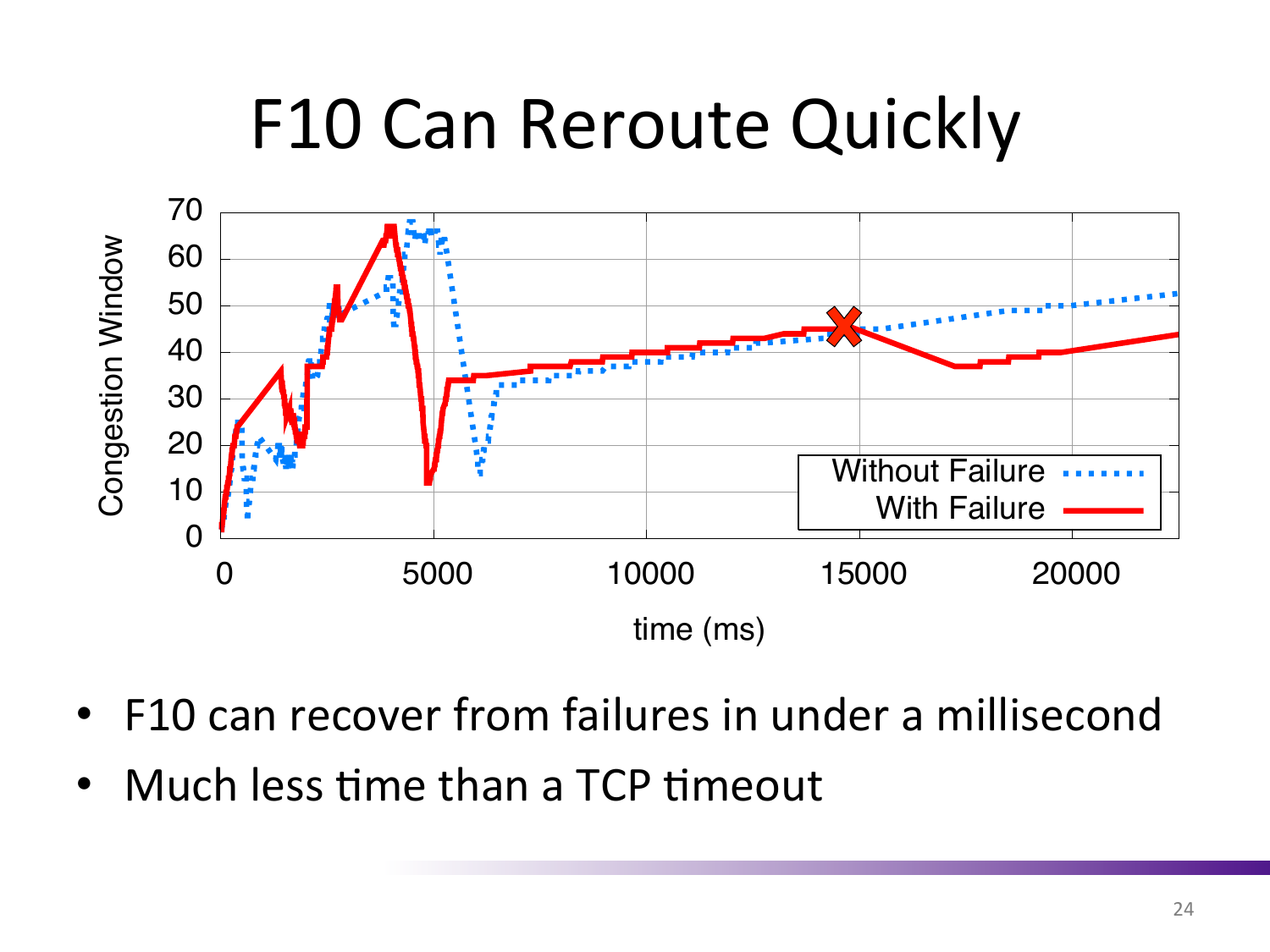#### F10 Can Avoid Congestion Loss



PortLand has 7.6x the congestion loss of F10 under realistic traffic and failure conditions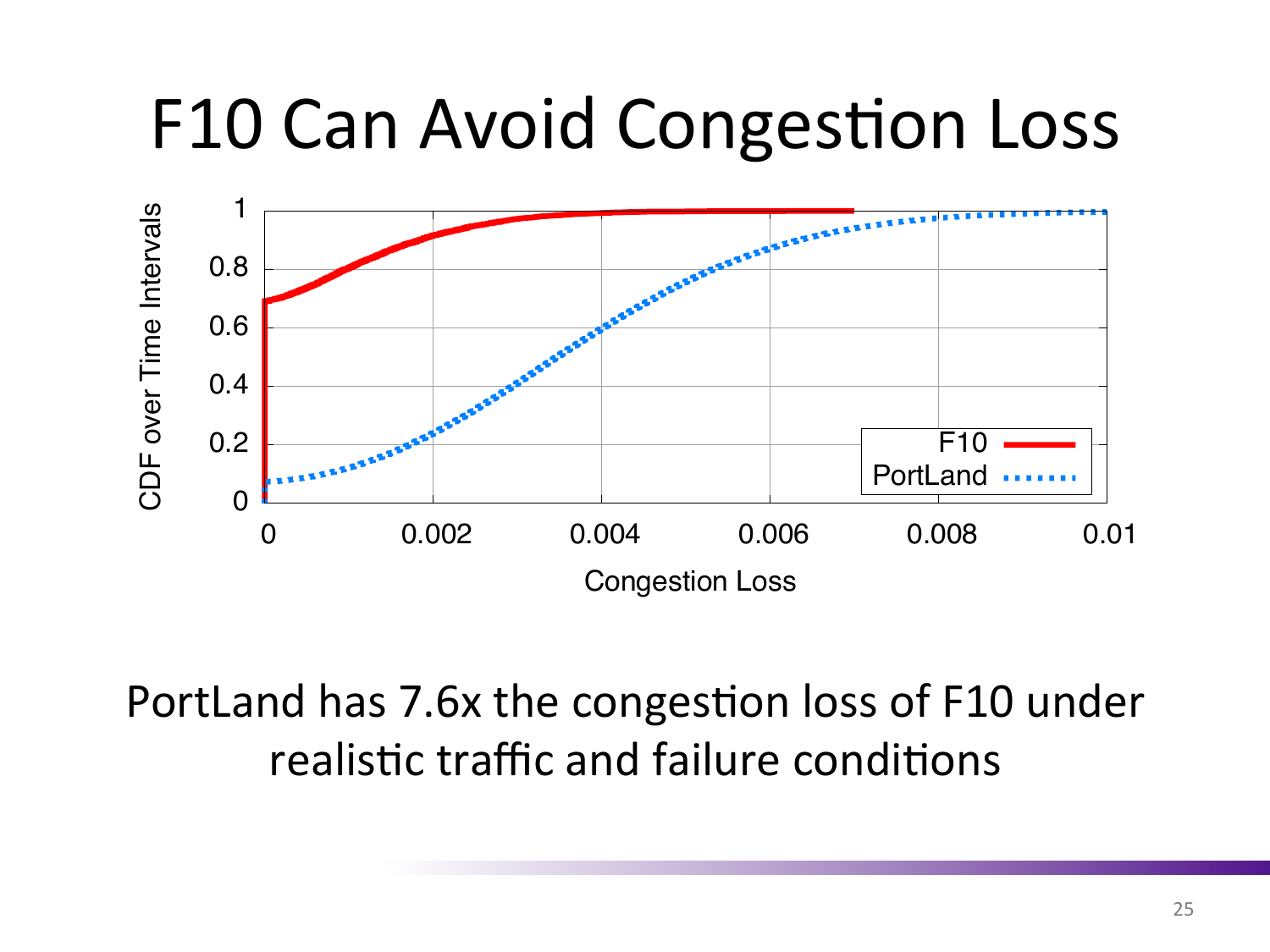## F10 Improves App Performance



Median speedup is 1.3x